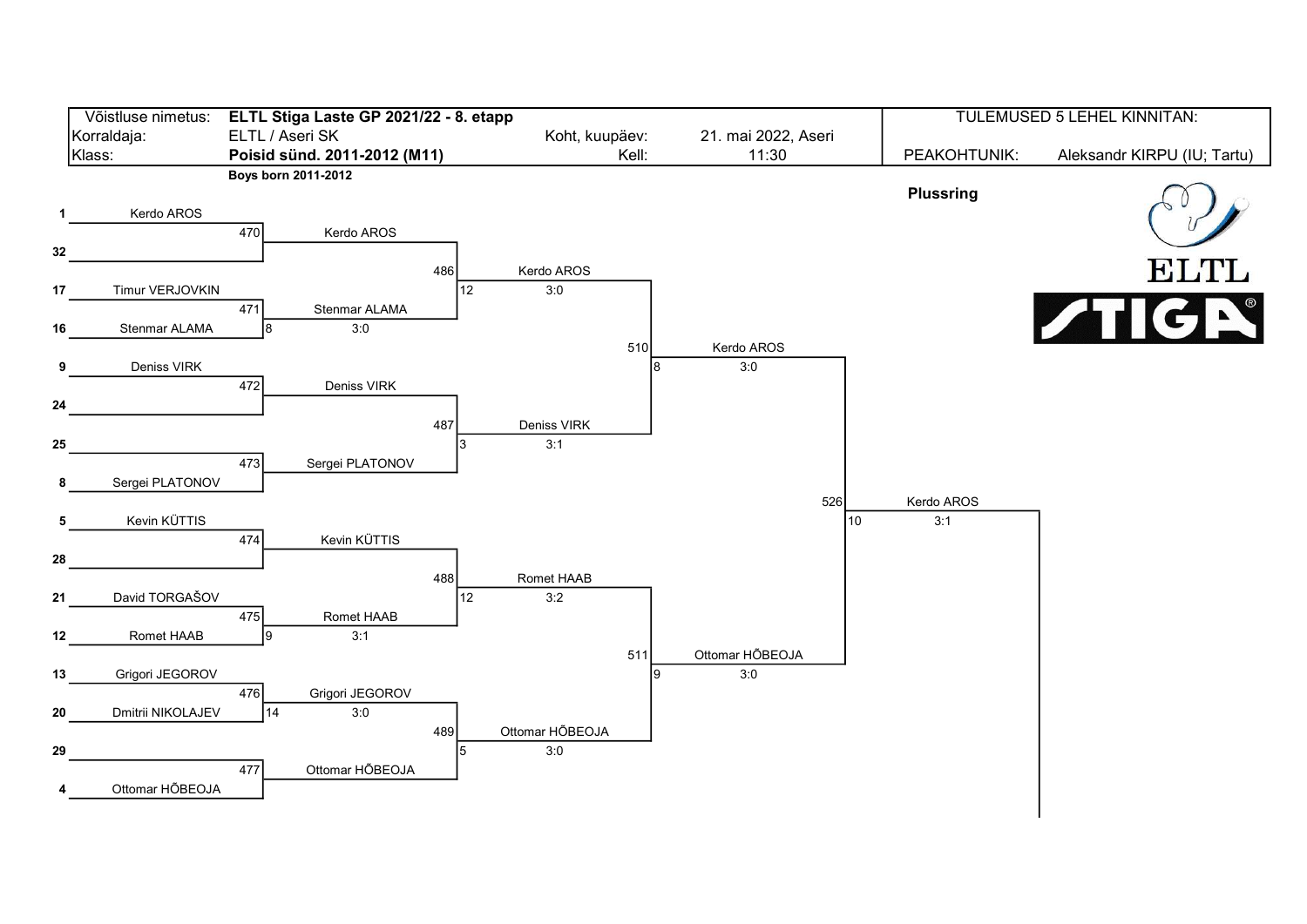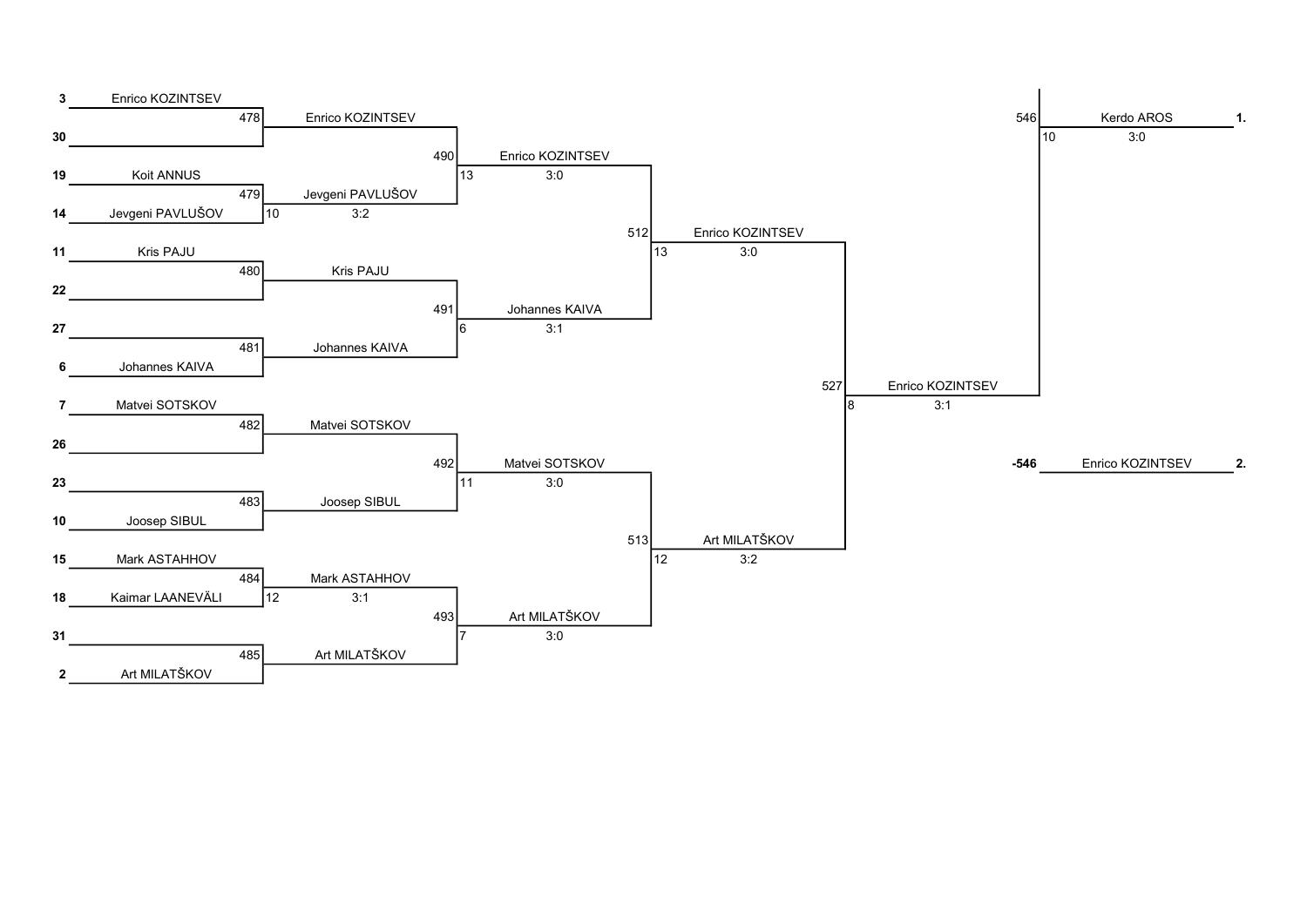Miinusring

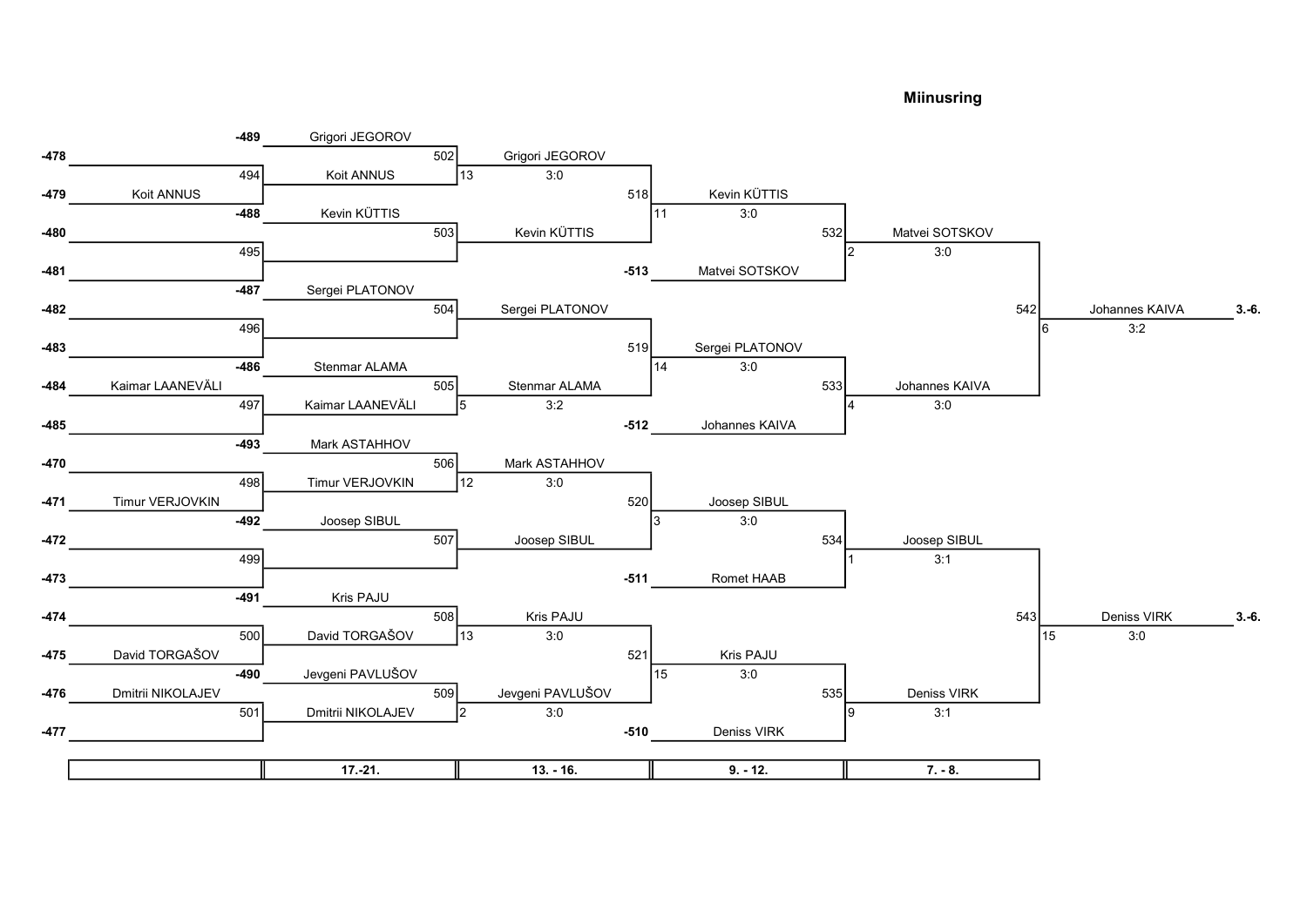

-532